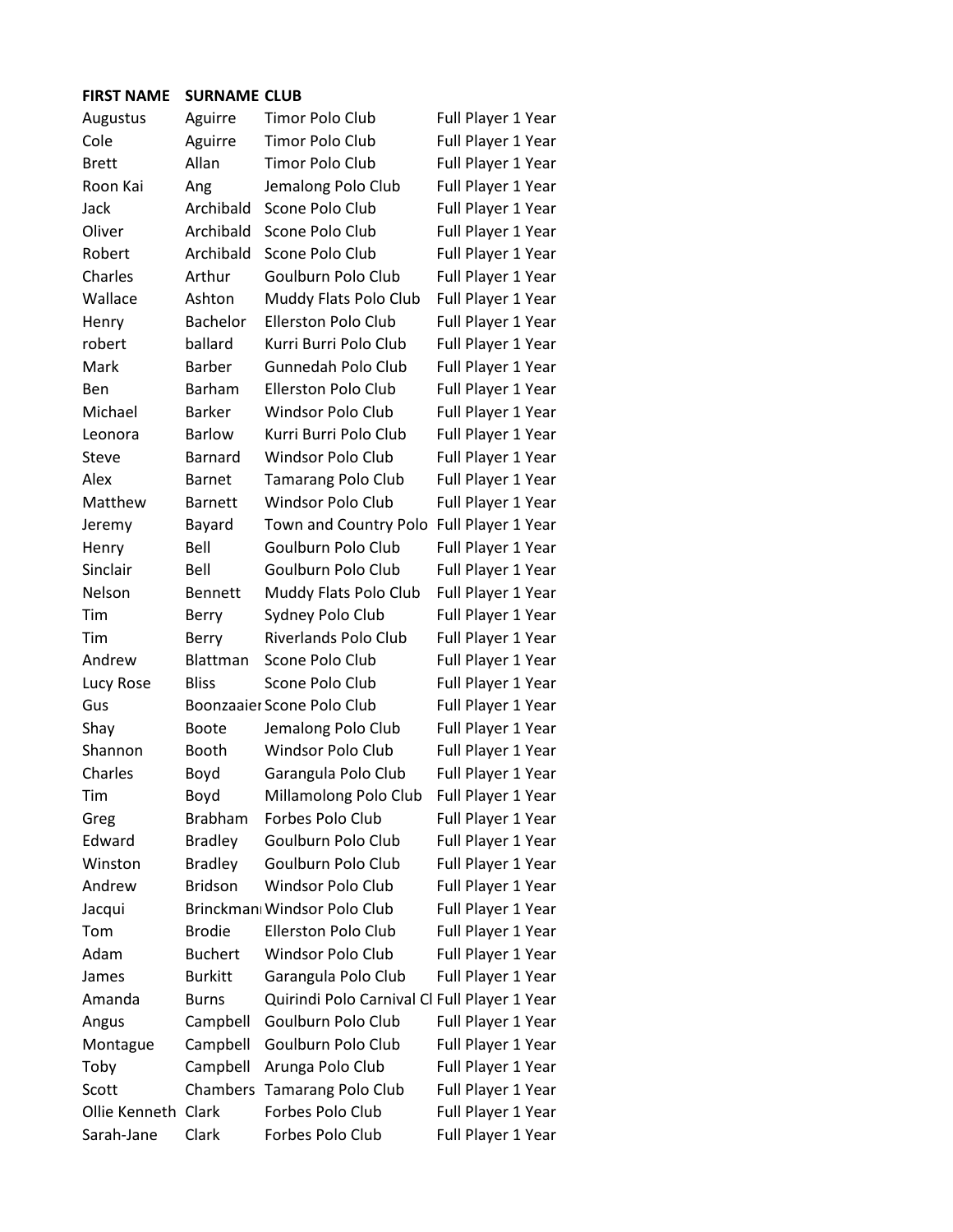| Alistair                 | Cochrane  | Windsor Polo Club                            | Full Player 1 Year |
|--------------------------|-----------|----------------------------------------------|--------------------|
| Melanie                  | Cochrane  | Windsor Polo Club                            | Full Player 1 Year |
| Zac                      | Cochrane  | <b>Ellerston Polo Club</b>                   | Full Player 1 Year |
| Charles                  | Cooney    | <b>Ellerston Polo Club</b>                   | Full Player 1 Year |
| Greg                     | Coops     | Arunga Polo Club                             | Full Player 1 Year |
| Ben                      | Cowan     | Garangula Polo Club                          | Full Player 1 Year |
| Angus                    | Crossing  | Millamolong Polo Club                        | Full Player 1 Year |
| Ben                      | Crossing  | Millamolong Polo Club                        | Full Player 1 Year |
| George                   | Crouch    | Scone Polo Club                              | Full Player 1 Year |
| Ollie                    | Cudmore   | Garangula Polo Club                          | Full Player 1 Year |
| Paul                     | Cutcliffe | <b>Windsor Polo Club</b>                     | Full Player 1 Year |
| Kristina                 | Czepl     | Arunga Polo Club                             | Full Player 1 Year |
| Chris                    | Daily     | Windsor Polo Club                            | Full Player 1 Year |
| jake                     | daniels   | Garangula Polo Club                          | Full Player 1 Year |
| Harry                    | Davidson  | Gunnedah Polo Club                           | Full Player 1 Year |
| Jack                     | Davidson  | <b>Gunnedah Polo Club</b>                    | Full Player 1 Year |
| Ray                      | Davis     | Scone Polo Club                              | Full Player 1 Year |
| Olivia Margare de Govrik |           | Riverlands Polo Club                         | Full Player 1 Year |
| Sandy Di                 | Deng      | Jemalong Polo Club                           | Full Player 1 Year |
| Anna                     | Dowling   | Millamolong Polo Club                        | Full Player 1 Year |
| Archie                   | Dowling   | Millamolong Polo Club                        | Full Player 1 Year |
| Hamish                   | Dowling   | Millamolong Polo Club                        | Full Player 1 Year |
| Jack                     | Dowling   | Millamolong Polo Club                        | Full Player 1 Year |
| Toby                     | Dowling   | Millamolong Polo Club                        | Full Player 1 Year |
| Marie Louise             | Easton    | Forbes Polo Club                             | Full Player 1 Year |
| William                  | Evans     | Quirindi Polo Carnival Cl Full Player 1 Year |                    |
| Harrison                 | Everett   | Scone Polo Club                              | Full Player 1 Year |
| Shane                    | Fagan     | Windsor Polo Club                            | Full Player 1 Year |
| Simone                   | Ferrie    | Scone Polo Club                              | Full Player 1 Year |
| Connor                   | Finemore  | <b>Ellerston Polo Club</b>                   | Full Player 1 Year |
| Shane                    | Finemore  | <b>Ellerston Polo Club</b>                   | Full Player 1 Year |
| Jeff                     | Fisher    | <b>Ellerston Polo Club</b>                   | Full Player 1 Year |
| Fiona                    |           | Fitzpatrick Killarney Polo Club              | Full Player 1 Year |
| Indigo                   | Francis   | Forbes Polo Club                             | Full Player 1 Year |
| Scarlett                 | Francis   | Forbes Polo Club                             | Full Player 1 Year |
| <b>Stirling</b>          | Francis   | Forbes Polo Club                             | Full Player 1 Year |
| Ferdinand                | Furch     | Windsor Polo Club                            | Full Player 1 Year |
| Jarrod                   | Gaudron   | <b>Riverlands Polo Club</b>                  | Full Player 1 Year |
| <b>Bruce</b>             | Gavin     | Forbes Polo Club                             | Full Player 1 Year |
| Clare                    | Gavin     | Forbes Polo Club                             | Full Player 1 Year |
| Holly                    | Gavin     | Forbes Polo Club                             | Full Player 1 Year |
| Andrew                   | Gebbie    | <b>Tamarang Polo Club</b>                    | Full Player 1 Year |
| Glen                     | Gilmore   | Garangula Polo Club                          | Full Player 1 Year |
| Lucia                    | Gilmore   | Garangula Polo Club                          | Full Player 1 Year |
| Neil                     | Gilmore   | <b>Tamarang Polo Club</b>                    | Full Player 1 Year |
| Skye                     | Gilmore   | Timor Polo Club                              | Full Player 1 Year |
| William                  | Gilmore   | <b>Ellerston Polo Club</b>                   | Full Player 1 Year |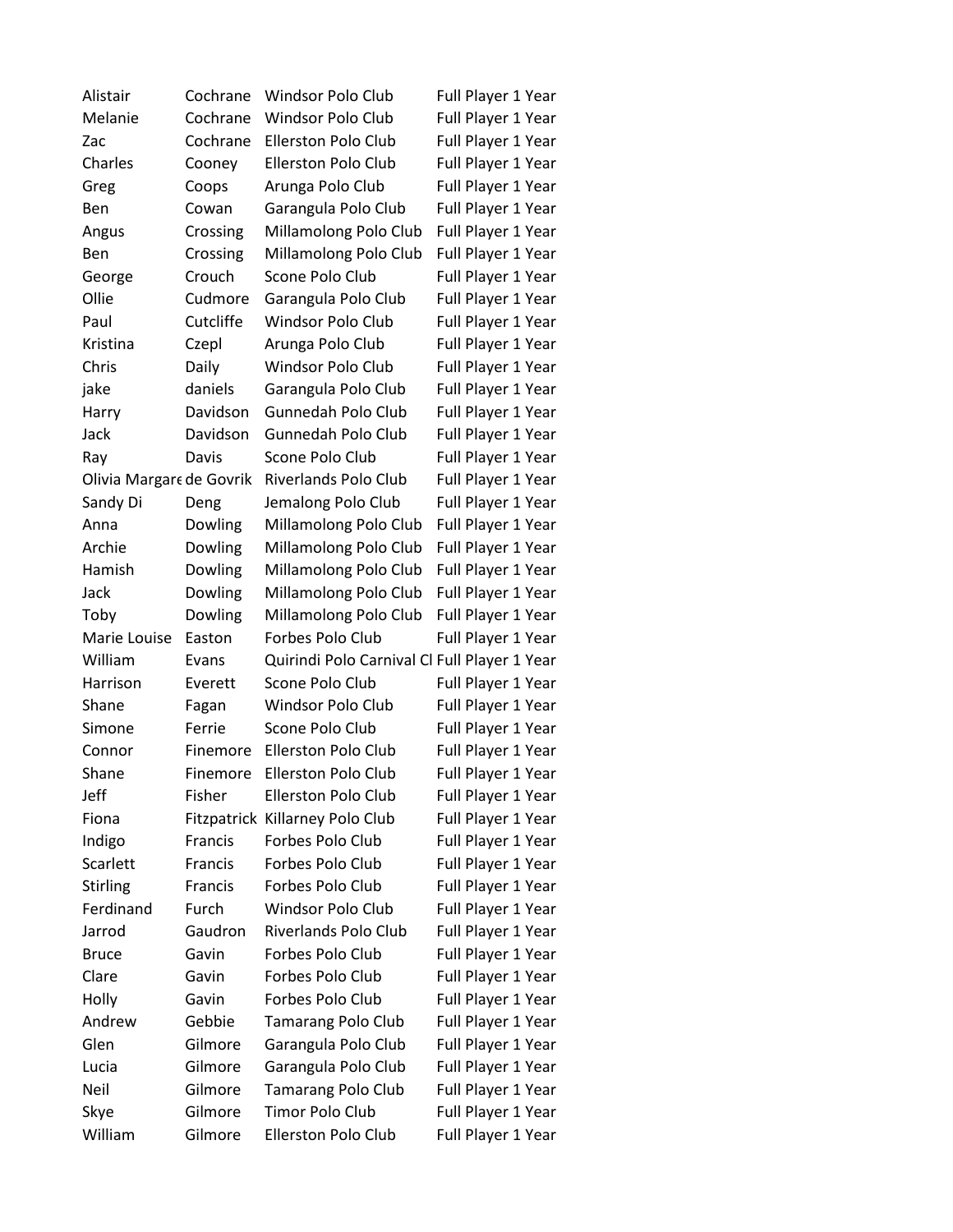| Eleanor        | Glissan        | Sydney Polo Club                | Full Player 1 Year |
|----------------|----------------|---------------------------------|--------------------|
| Eleanor        | Glissan        | <b>Riverlands Polo Club</b>     | Full Player 1 Year |
| Toby           | Goodman        | Muddy Flats Polo Club           | Full Player 1 Year |
| Dirk           | Gould          | Killarney Polo Club             | Full Player 1 Year |
| Tom            | Graham         | Garangula Polo Club             | Full Player 1 Year |
| Mark           | Greig          | Arunga Polo Club                | Full Player 1 Year |
| <b>Blake</b>   | Grimes         | <b>Ellerston Polo Club</b>      | Full Player 1 Year |
| Cody           | Grimes         | Ellerston Polo Club             | Full Player 1 Year |
| Jack           | Grimes         | <b>Ellerston Polo Club</b>      | Full Player 1 Year |
| Lucas          | Grimes         | <b>Ellerston Polo Club</b>      | Full Player 1 Year |
| Matt           | Grimes         | Ellerston Polo Club             | Full Player 1 Year |
| Sam            | Gunn           | Forbes Polo Club                | Full Player 1 Year |
| Luke           | Gunning        | Kurri Burri Polo Club           | Full Player 1 Year |
| James          | Harper         | <b>NSW Polo Association</b>     | Full Player 1 Year |
| James          | Harper         | <b>Ellerston Polo Club</b>      | Full Player 1 Year |
| Drew           | <b>Harris</b>  | Garangula Polo Club             | Full Player 1 Year |
| Hannah         | <b>Harris</b>  | Kurri Burri Polo Club           | Full Player 1 Year |
| <b>Stewart</b> | <b>Hawkins</b> | Scone Polo Club                 | Full Player 1 Year |
| Harry          | Head           | Millamolong Polo Club           | Full Player 1 Year |
| Earl           | Herbert        | Gunnedah Polo Club              | Full Player 1 Year |
| Georgia        | Higgins        | Sydney Polo Club                | Full Player 1 Year |
| Guy            | Higginson      | Millamolong Polo Club           | Full Player 1 Year |
| Sam            |                | Hopkinson Kurri Burri Polo Club | Full Player 1 Year |
| Adam           |                | Humphrey: Gunnedah Polo Club    | Full Player 1 Year |
| <b>Thomas</b>  | Hunt           | Jemalong Polo Club              | Full Player 1 Year |
| Peter          | Huston         | Garangula Polo Club             | Full Player 1 Year |
| Barry          | Jackson        | North Star Polo Club            | Full Player 1 Year |
| Casey          | Jackson        | North Star Polo Club            | Full Player 1 Year |
| Anthony        | Johnson        | Scone Polo Club                 | Full Player 1 Year |
| Gary           | Johnston       | Jemalong Polo Club              | Full Player 1 Year |
| Ben            | Jones          | Scone Polo Club                 | Full Player 1 Year |
| Dylan          | Jones          | <b>Ellerston Polo Club</b>      | Full Player 1 Year |
| Colt           |                | Kahlbetzer Jemalong Polo Club   | Full Player 1 Year |
| John           |                | Kahlbetzer Jemalong Polo Club   | Full Player 1 Year |
| Scott          |                | Kennedy-G Mudgee Polo Club      | Full Player 1 Year |
| Johnathon      | Ker            | Timor Polo Club                 | Full Player 1 Year |
| James          | Kilmartin      | Garangula Polo Club             | Full Player 1 Year |
| Wayne          | Lauff          | Muddy Flats Polo Club           | Full Player 1 Year |
| Andrew         | Littleford     | Windsor Polo Club               | Full Player 1 Year |
| Eduardo        | Lopez          | <b>Timor Polo Club</b>          | Full Player 1 Year |
| Roger          | Lynch          | <b>Ellerston Polo Club</b>      | Full Player 1 Year |
| William        |                | Macdonald Scone Polo Club       | Full Player 1 Year |
| Ainslie        | Maher          | Windsor Polo Club               | Full Player 1 Year |
| James          | <b>Manning</b> | Kurri Burri Polo Club           | Full Player 1 Year |
| Sebastian      | Mariani        | Garangula Polo Club             | Full Player 1 Year |
| Adam           | Marshall       | Kurri Burri Polo Club           | Full Player 1 Year |
| David          | Marshall       | Kurri Burri Polo Club           | Full Player 1 Year |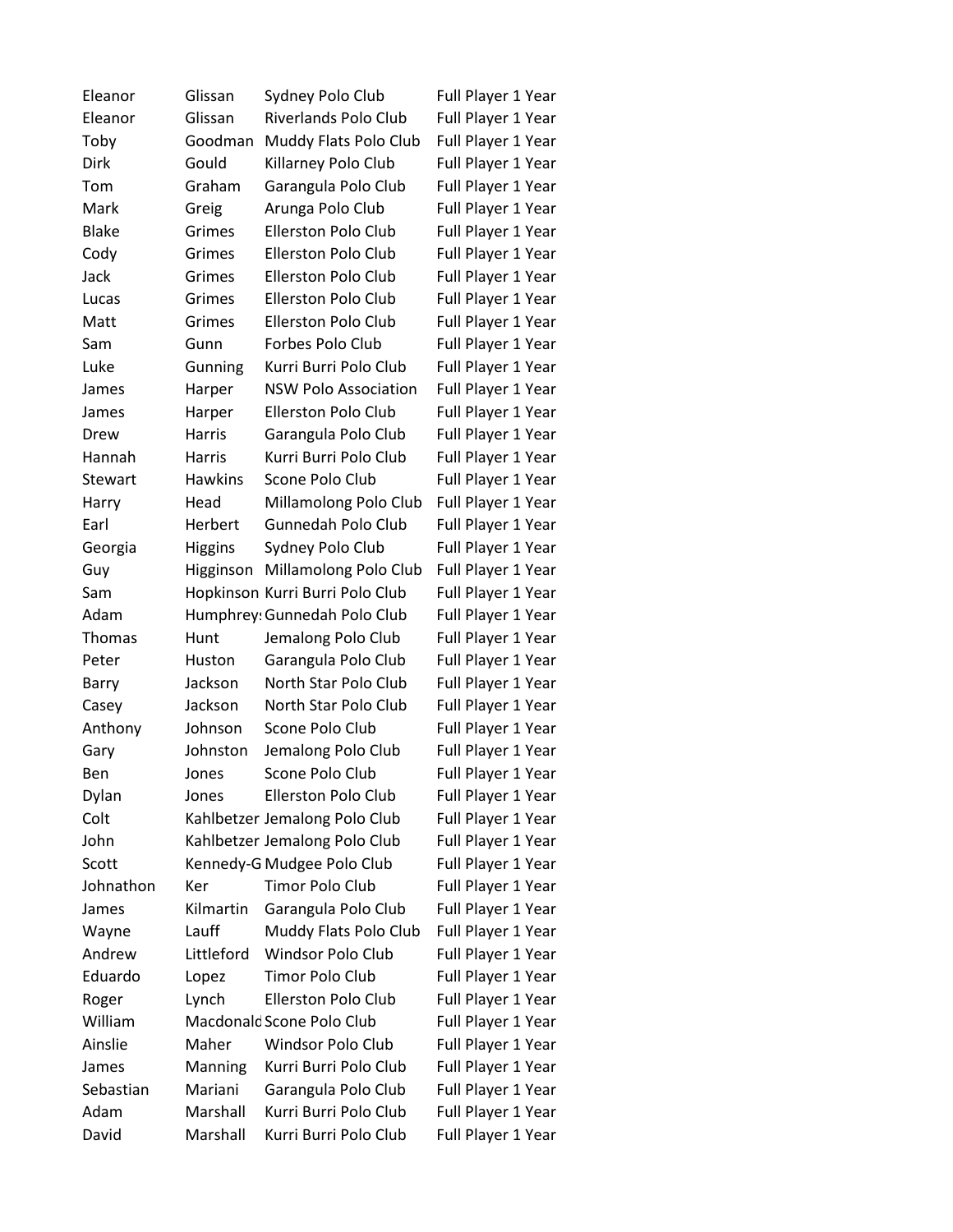| Jackson              | Marshall        | Kurri Burri Polo Club         | <b>Full Player 1 Year</b> |
|----------------------|-----------------|-------------------------------|---------------------------|
| tom                  | martin          | Arunga Polo Club              | Full Player 1 Year        |
| Markoss Zeno Martina |                 | Arunga Polo Club              | Full Player 1 Year        |
| <b>Bruno</b>         | Mascart         | <b>Windsor Polo Club</b>      | Full Player 1 Year        |
| Enzo                 | MASCART         | Windsor Polo Club             | Full Player 1 Year        |
| Chris                | <b>Matthews</b> | Windsor Polo Club             | Full Player 1 Year        |
| Ric                  | McCarthy        | Garangula Polo Club           | Full Player 1 Year        |
| Scott                | McCreery        | Scone Polo Club               | Full Player 1 Year        |
| Julie                | McIntosh        | Killarney Polo Club           | Full Player 1 Year        |
| Olivia DuBois        | McIntosh        | Windsor Polo Club             | Full Player 1 Year        |
| Adam                 | Meally          | Windsor Polo Club             | Full Player 1 Year        |
| Alan                 | Moore           | Scone Polo Club               | Full Player 1 Year        |
| Amelia               | Morton          | Goulburn Polo Club            | Full Player 1 Year        |
| Doug                 | Munro           | Scone Polo Club               | Full Player 1 Year        |
| Ethan                | Nesbit          | <b>Ellerston Polo Club</b>    | Full Player 1 Year        |
| Ignacio              | O'Dwyer         | Garangula Polo Club           | Full Player 1 Year        |
| Patrick              | O'Dwyer         | Garangula Polo Club           | Full Player 1 Year        |
| Anthony              | Old             | Millamolong Polo Club         | Full Player 1 Year        |
| Luke                 | O'Leary         | <b>Riverlands Polo Club</b>   | Full Player 1 Year        |
| will                 | onus            | Garangula Polo Club           | Full Player 1 Year        |
| <b>Ben</b>           | Osborne         | Gunnedah Polo Club            | Full Player 1 Year        |
| Katrina              | Osborne         | Gunnedah Polo Club            | Full Player 1 Year        |
| Angus David          | Paradice        | Scone Polo Club               | Full Player 1 Year        |
| James                |                 | Parry-Oked Arunga Polo Club   | Full Player 1 Year        |
| Tom                  |                 | Parry-Oked Arunga Polo Club   | Full Player 1 Year        |
| Olivia               | Paterson        | Forbes Polo Club              | Full Player 1 Year        |
| Jamie                | Payne           | Scone Polo Club               | Full Player 1 Year        |
| Harriet              | Peters          | Forbes Polo Club              | Full Player 1 Year        |
| George               | Philip          | <b>Gundalong Polo Club</b>    | Full Player 1 Year        |
| George               | Philip          | Arunga Polo Club              | Full Player 1 Year        |
| Jade                 | Pinkney         | Scone Polo Club               | Full Player 1 Year        |
| John                 |                 | Prendiville Windsor Polo Club | Full Player 1 Year        |
| Peta Gay             | Railton         | Scone Polo Club               | Full Player 1 Year        |
| Rowena               | Rainger         | Windsor Polo Club             | Full Player 1 Year        |
| Rowena               | Rainger         | Scone Polo Club               | Full Player 1 Year        |
| Jack                 | Raval           | Windsor Polo Club             | Full Player 1 Year        |
| Harry                | Rogers          | Forbes Polo Club              | Full Player 1 Year        |
| Guy                  |                 | Schwarzen Garangula Polo Club | Full Player 1 Year        |
| Alexander            | Shannon         | Garangula Polo Club           | Full Player 1 Year        |
| Callum               | Shaw            | Garangula Polo Club           | Full Player 1 Year        |
| Lance                | Sheppard        | Kurri Burri Polo Club         | Full Player 1 Year        |
| Adam                 | Sims            | Goulburn Polo Club            | Full Player 1 Year        |
| Alan                 | Simson          | Scone Polo Club               | Full Player 1 Year        |
| William              | Simson          | Scone Polo Club               | Full Player 1 Year        |
| Mahiraj              | Singh           | Muddy Flats Polo Club         | Full Player 1 Year        |
| Kirrily              | Smith           | Windsor Polo Club             | Full Player 1 Year        |
| Al                   | Stafford        | Scone Polo Club               | Full Player 1 Year        |